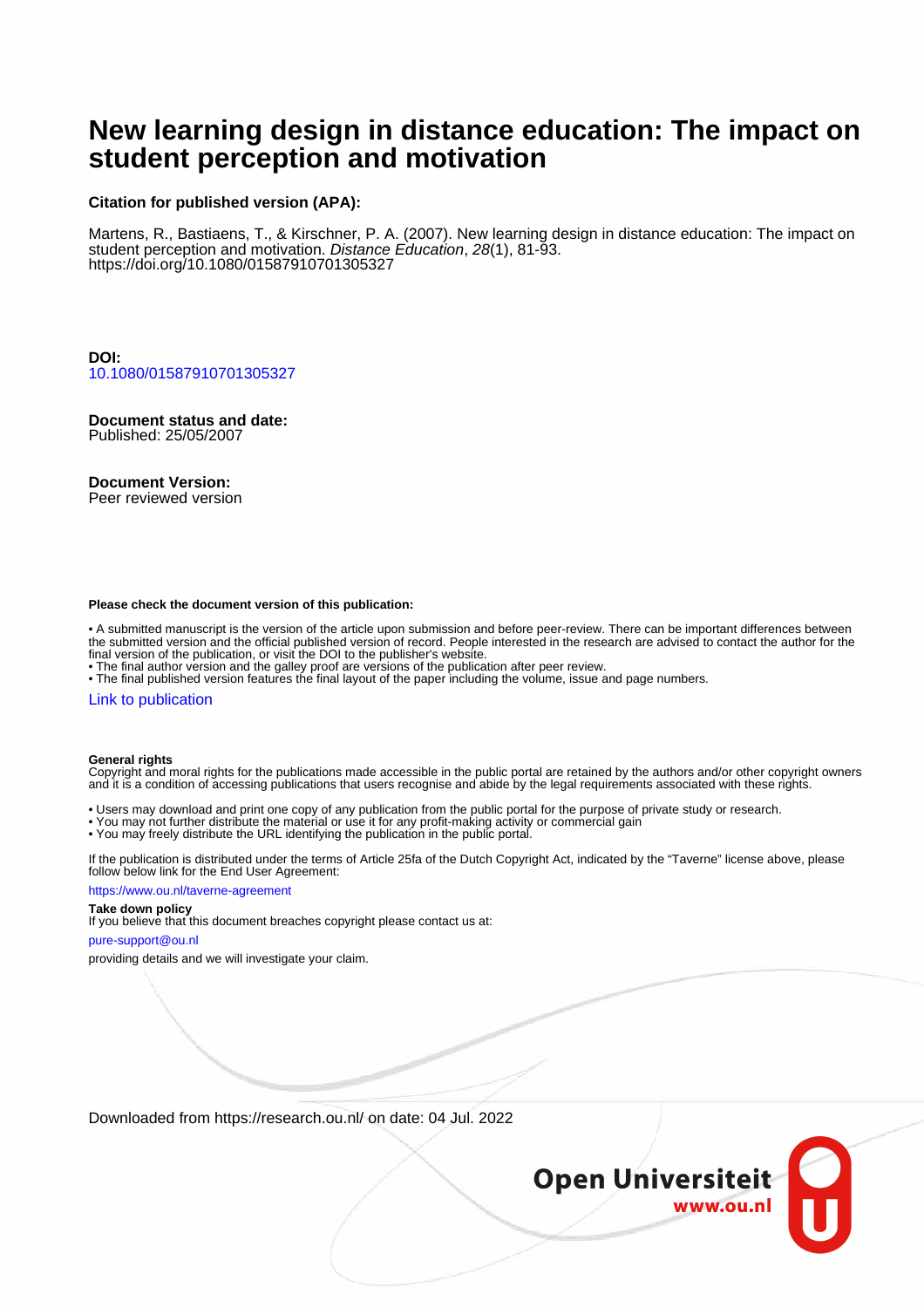# **New Learning Design in Distance Education: The impact on student perception and motivation**

Rob Martens<sup>a,b\*</sup>, Theo Bastiaens<sup>b,c</sup> and Paul A. Kirschner<sup>b,d</sup>

<sup>a</sup>Leiden University, the Netherlands; <sup>b</sup>Open University of the Netherlands; <sup>c</sup>Open *University of Germany (FernUniversität Hagen);* d*Utrecht University, the Netherlands*

Many forms of e-learning (such as online courses with authentic tasks and computer-supported collaborative learning) have become important in distance education. Very often, such e-learning courses or tasks are set up following constructivist design principles. Often, this leads to learning environments with authentic problems in ill-structured tasks that are supposed to motivate students. However, constructivist design principles are difficult to implement because developers must be able to predict how students perceive the tasks and whether the tasks motivate the students. The research in this article queries some of the assumed effects. It presents a study that provides increased insight into the actual perception of electronic authentic learning tasks. The main questions are how students learn in such e-learning environments with "virtual" reality and authentic problems and how they perceive them. To answer these questions, in two e-learning programs developed at the Open University of the Netherlands (OUNL) designers' expectations were contrasted with student perceptions. The results show a gap between the two, for students experience much less authenticity than developers assume.

# **Introduction**

Developments in technology in the past decade have had considerable impact on the distribution of content, learning tasks, and assignments in training and distance education (Howland & Moore, 2002). A rapid fall in prices and a huge leap in the processing capacity of PCs and the proliferation of the World Wide Web have unleashed new opportunities for useful educational applications (Martens, 1998).

Along with this "revolution" has come a new view on learning. Some authors use the term "new learning" (Simons, van der Linden, & Duffy, 2000) when they refer

ISSN 0158-7919 (print); 1475-0198 (online)/07/010081–13 © 2007 Open and Distance Learning Association of Australia, Inc. DOI 10.1080/01587910701305327

<sup>\*</sup>Corresponding author. Center for the Study of Education and Instruction, Leiden University, PO Box 9555, 2300 RB Leiden, the Netherlands. Tel: +31 (0)71 5273394; Email: rmartens@fsw.leidenuniv.nl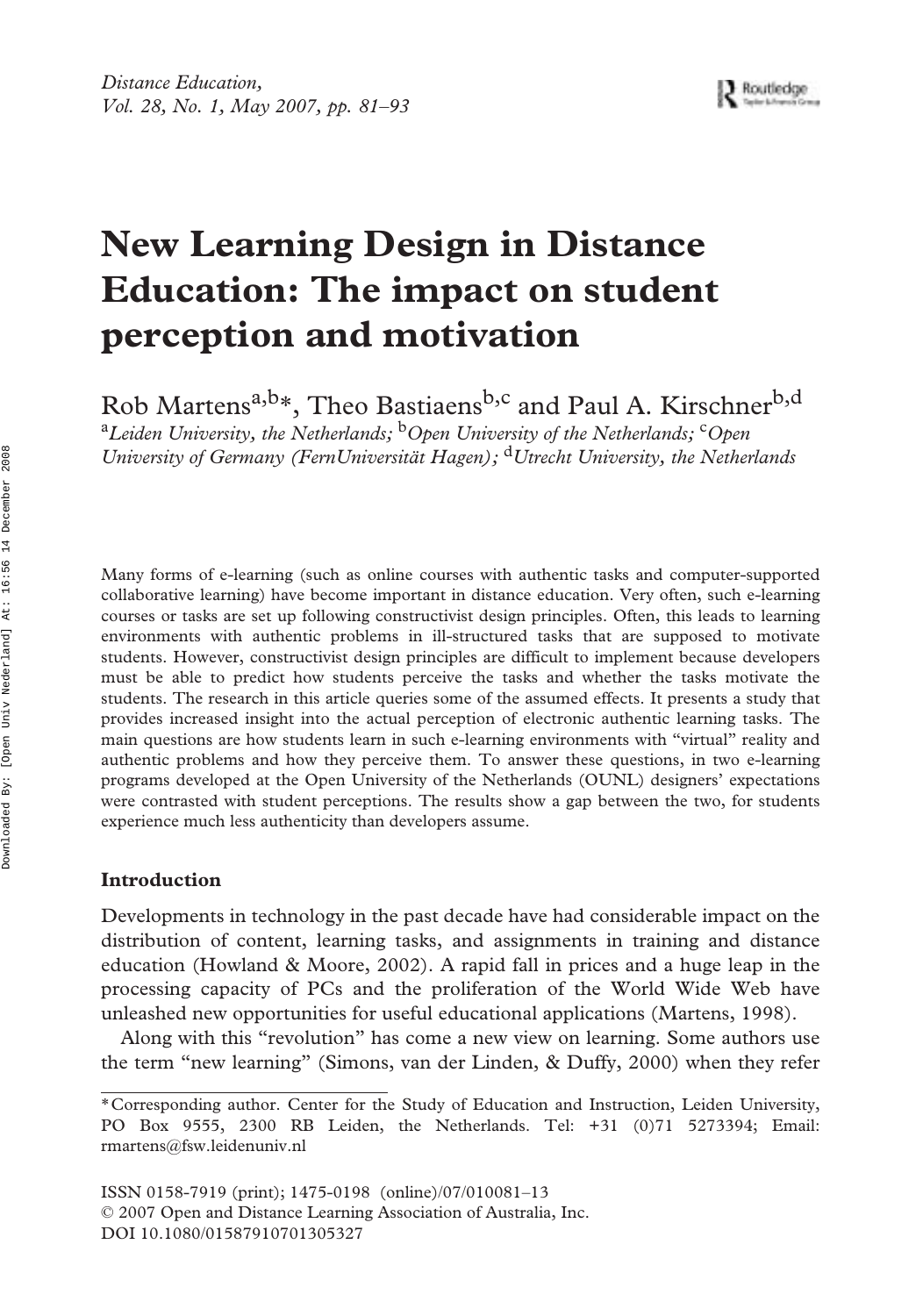to the joint influence of constructivism and information and communications technology (ICT) on learning. Collaborative working and learning, development of higher order skills, self-assessment, coaching, authentic tasks as point of departure for learning, individual responsibilities, independent learning, and use of e-learning are keywords in this field. In Europe quite often such curriculum innovations are presented as "competency-based education." The Open University of the Netherlands (OUNL), for instance, has set an explicit goal of making all its programs and courses competency based. Almost always these new learning environments are based on constructivism. In the rest of this article we call e-learning tasks or courses for distance learning founded on constructivist principles "constructivist e-learning environments" (CEEs). CEEs (for instance, WebQuests, online courses, courses with simulations via the computer, virtual companies, management games and simulations) are used all over the Western world.

What does it mean to develop CEEs following constructivist principles? In this introduction we try to identify the basic characteristics of these principles and then take a look at the problems that educational developers of CEEs may have with the application of such principles.

Constructivism is not an approach to or a model for instructional design, but rather a philosophy of learning based on the idea that knowledge is constructed by the learner through activity. This philosophy underlies the development of instructional models that have much in common (for example, Bastiaens & Martens, 2000; Dalgarno, 1998; Herrington & Oliver, 2000; Pierce & Jones, 1998). Dalgarno applied constructivism to a 10-point design model, which is depicted in Table 1.

Looking more closely at these principles the acid test for designers is to construct CEEs in such a way that they are challenging (but not too difficult) and placed in a realistic, authentic context, so that learners become intrinsically motivated (principle 10) to explore and control their own learning process. An example of such a CEE is a virtual company in which students role-play and collaborate via computer on ill-structured tasks (Bitter, Sloep, & Jansen, 2003). In such a challenging and realistic context, authentic problems are presented and students are motivated to become active learners and collaborate. Indeed, the term "motivation" appears to be at the heart of the matter in constructivist learning. Ryan and Deci (2000) distinguish between *extrinsic motivation*, which refers to the performance of an activity in order to attain some separable outcome, and *intrinsic motivation*, which refers to doing an activity for the inherent satisfaction of the activity itself. The effort or motivation on which CEEs rely is intrinsic motivation, with its associated features, such as curiosity, deep-level learning, explorative behavior, and self-regulation (Ryan & Deci, 2000). Simons et al. (2000) give three 6-step instructional models for guided learning, experiential learning, and action learning. These three models are specific examples of the new learning approach. In the first model, there is the phase "awaken students' curiosity" (p. 10), the second model displays the phase "let students follow their own curiosity and interest" (p. 11), and in the third model, we see the phase "organize action in such a way that curiosity arises from it" (p. 12). This again indicates that (intrinsic) motivation is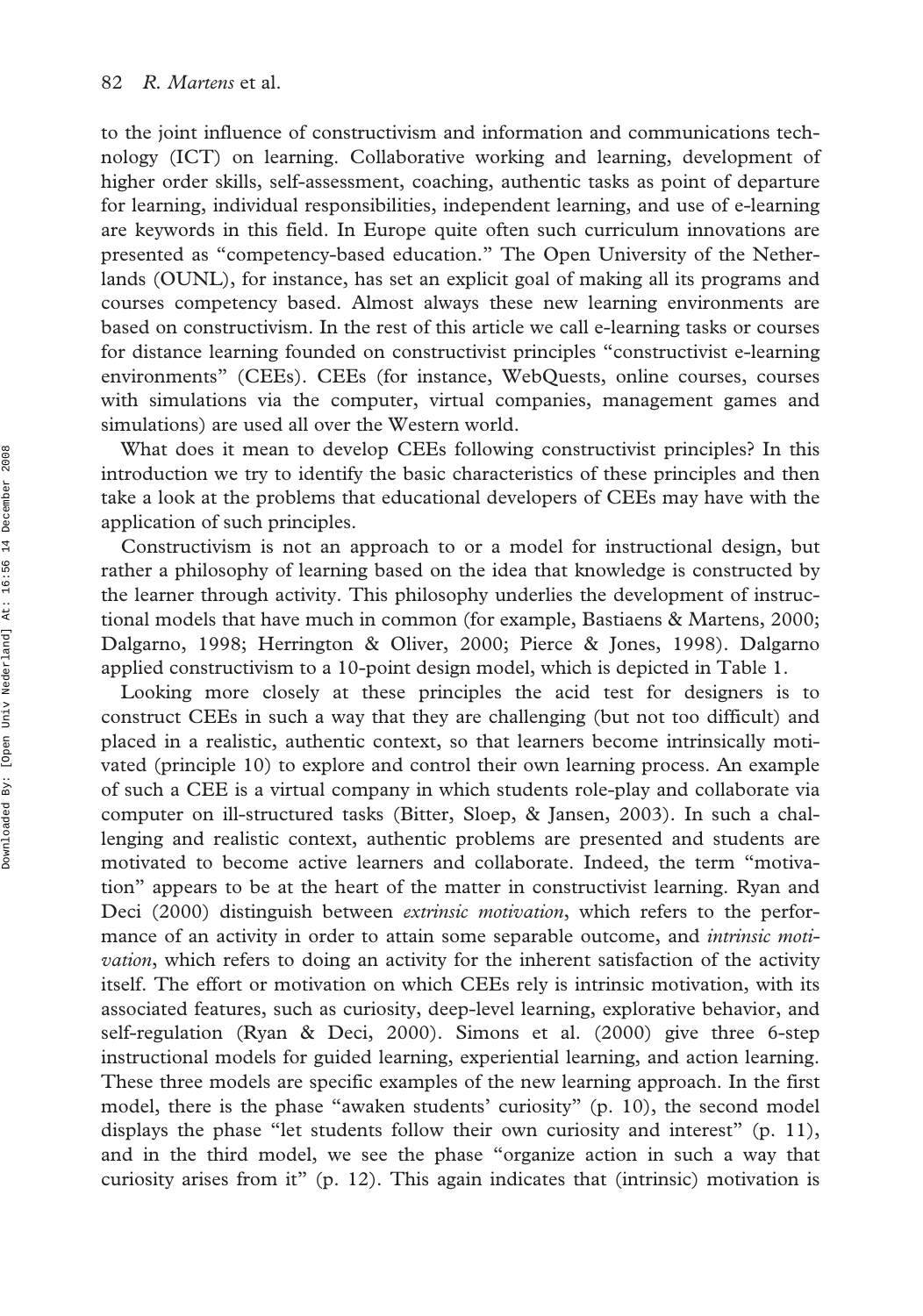#### **-1- Learner control over content and sequence**

The learners have some control over what they attempt to learn and when, to maximize the chance that they will be able to relate new knowledge to prior experience.

#### **-3- Top-down organization**

Where content is provided to learners, it should be sequenced in a top-down fashion, providing an overall picture before specific facts and skills are learned.

#### **-5- Discovery**

Learners should undertake activities that allow them to put new skills into practice in realistic contexts.

#### **-7- Authentic activity**

The learners should undertake activities that allow them to put new understandings and new skills into practice in realistic contexts.

#### **-9- Metacognitive strategies**

The process that the learners use to discover information and principles should be valued and the learners should be encouraged to monitor their own learning and to use appropriate metacognitive strategies.

Adapted from Dalgarno (1998).

#### **-2- Learner control over learning strategy**

The learner should have some say in the methods of teaching and learning employed, as different learners will construct their knowledge in different ways.

#### **-4- Content in context**

Where content is provided to learners, it should be provided within a context, and to assist with generalization and transfer to other situations, multiple contexts should be provided.

#### **-6- Zone of proximal development**

The learners should undertake activities that are currently just beyond their ability, but with assistance provided to enable them to successfully complete activities.

#### **-8- Articulation and discussion**

The learners should undertake activities that require them to articulate their knowledge representations and to discuss their understanding of ideas with other learners as this will help them to develop their knowledge.

#### **-10- Intrinsic motivation**

The learners will only learn if they are motivated in such a way as to allow them to apply their attention to the piecing together of the concepts to be learned. Ideally this motivation should be intrinsic to the tasks learners carry out.

seen as crucial in constructivist learning (compare with Gagné, Briggs, & Wager, 1992). Intrinsically motivated students do not necessarily put more effort in their learning or spend more time on it, but their effort is qualitatively different. Research has shown that intrinsically motivated students display more behavior that can be described as explorative, self-regulated, and aimed at deep-level processing, exploration, and reflection (for example, Boekaerts & Minnaert, in press; Ryan & Deci, 2000). It is important to note that the learners' perception is crucial. The question is not if a task *is* authentic, interesting, or challenging, but whether it is *perceived* as such by students.

### *The Developers' Challenge*

What is it like for educational developers to design such tasks? Evidence from research indicates that it appears to be difficult and that applying the abovementioned design principles is by no means a guarantee for success.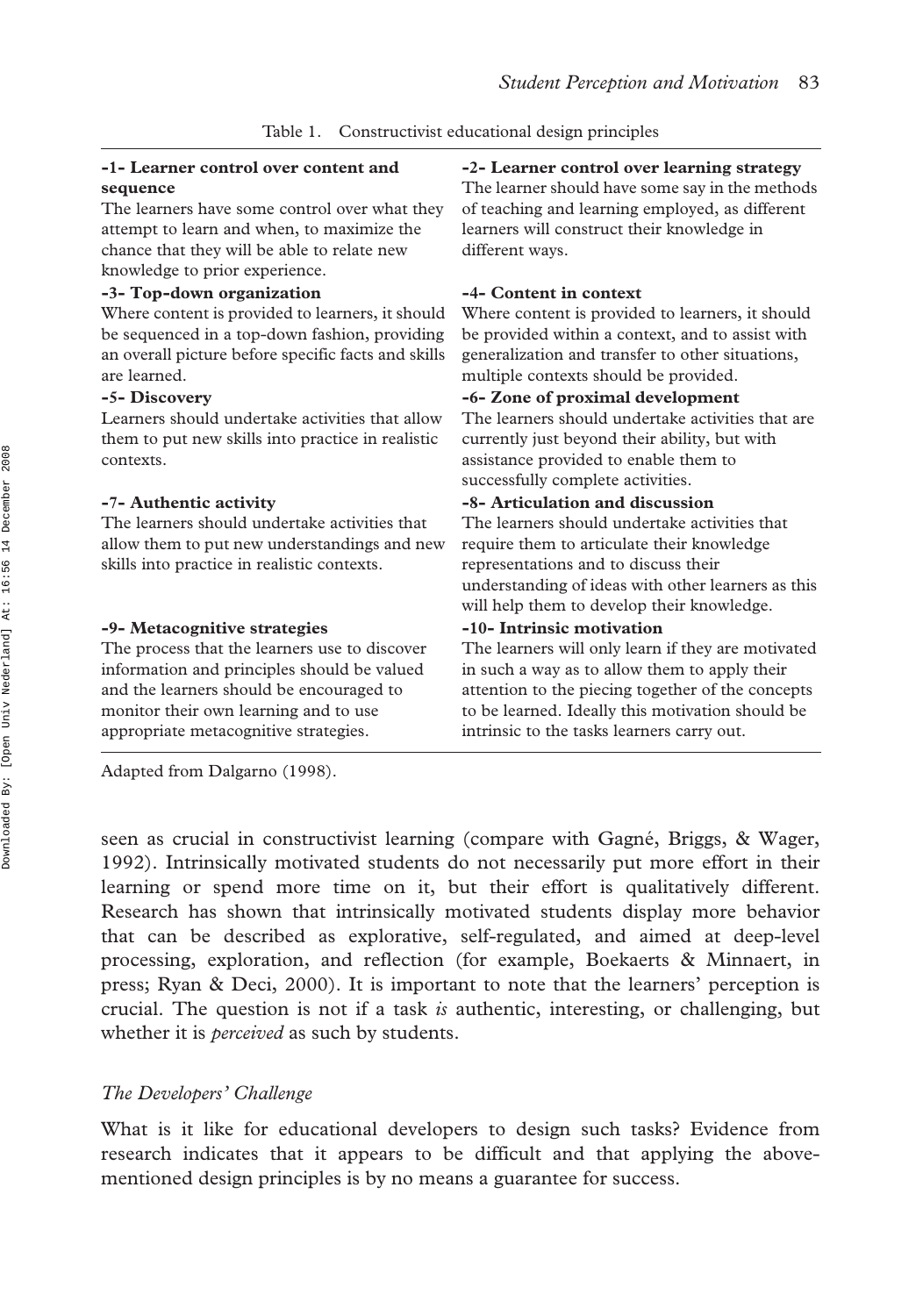First, it is very hard to determine what competencies or "new learning skills" are. This problem of definition all too often causes confusion among the many stakeholders, such as teachers and educational developers (Kessels, 1999; Stoof, Martens, van Merriënboer, & Bastiaens, 2002). Often, it is not recognized in good time and because of that it is underestimated.

Second, the development and implementation of this "new learning" is not easy because it is a combination of a new educational paradigm, new educational technology, and often an electronic learning environment. When we look at ICT tools for educational developers, we see a strong emphasis on delivery and much less on systematic design or evaluation. Thus, what is delivered to students is driven strongly by what is technologically possible rather than what is educationally desirable. Developers tend to focus on the phases of development and implementation and much less on analysis and evaluation (van Merriënboer & Martens, 2002).

Third, designers have to gauge how students will perceive the tasks. In independent learning situations, once the tasks have been delivered to the students, there is relatively little control over student perception (Martens, 1998).

Fourth, there is a paucity of clear guidelines for designing new learning tasks (Brush, 1998; Martens, Jochems, & Kirschner, 2002; Veerman, 2000) and assessment tasks for them (Sluijsmans, 2002). Guidelines, such as those in Table 1, leave much to the developers' creativity, intuition, and insight; this is also the case with specific ICT elements, such as computer-supported collaborative learning (CSCL). Despite its popularity, there are no clear guidelines for CSCL design (for example, Kaatinen & Kumpulainen, 2002).

Fifth, very little solid empirical research has been reported on the supposed motivational impact of "constructivist" e-learning programs. Further, claims have rarely been grounded on empirical evidence (Reiser, 2001; Song & Keller, 2001; Wolters, 1998).

Finally, there is little insight into the effects of new learning programs. Research is often conducted in non-ecologically valid settings (Driscoll, Moallem, Dick, & Kirby, 1994; Naidu & Bernard, 1992). Systematic objective evaluation is neglected in innovation in education, training, and human resource development (Dillenbourg, Eurlings, & Hakkarainen, 2001), and often it is aimed more at output and less on student perceptions and behavior (Naidu & Bernard, 1992). For instance, looking at key concepts such as motivation, researchers at large conferences such as the European Association for Research on Learning and Instruction (EARLI) may refer to motivational processes, but rarely underpin their claims with data (for example, EARLI, 2001).

In general, evidence suggests that high expectations are often not fulfilled. With independent learning, research findings indicate a gap between the assumptions of the developers (of the learning initiative, software, or training) and student opinions, and the way the material is used and its effectiveness (Gros, 2001). For example, Vermetten, Vermunt, and Lodewijks (2002) show that students do not learn differently in CEEs, although it was expected that they would. They state that, "the reform mainly failed to influence reported learning strategies in the direction of more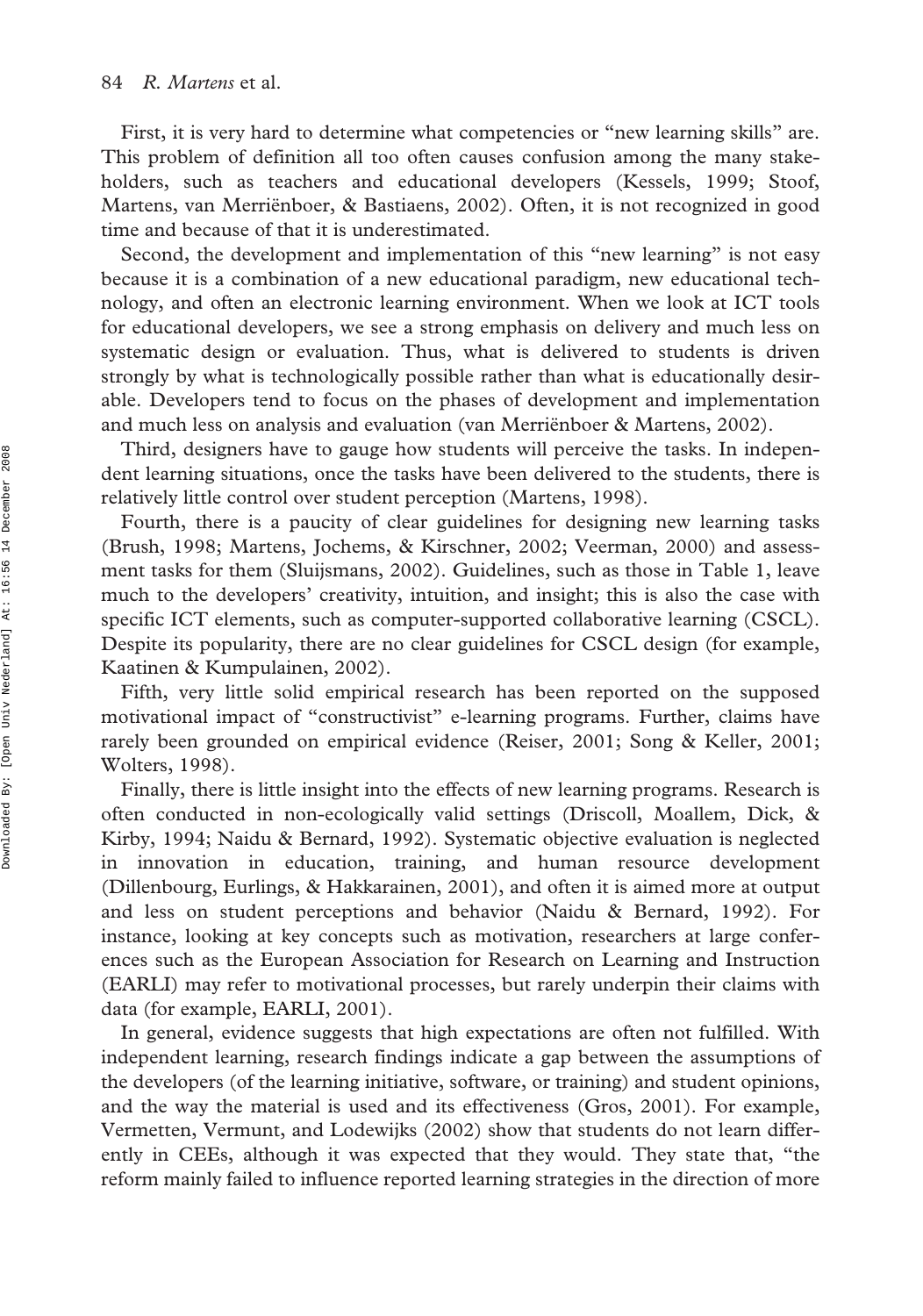deep and self-regulated learning" (p. 263). The more emphasis is put on independent and individual learning, the less insight developers have on what students actually do. Research in more traditional education yields evidence that students' opinions about the importance of certain parts of the course material differ from those of their teachers (Broekkamp, van Hout-Wolters, Rijlaarsdam, & van den Bergh, 2002). Other researchers in the field of distance learning find that self-study methods often lead to unpredictable study outcomes (Martens, Valcke, Poelmans, & Daal, 1996; Martens, Valcke, Portier, Weges, & Poelmans, 1997).

It can be concluded that many "new learning" CEEs are presented to students with a high degree of technological optimism, using the state-of-the-art technology, but with considerable less attention on the instructional design and didactics. This "technological dazzle" masks the fact that design guidelines are vague and that designers might well hold misconceptions about how students experience these new learning environments. Moreover, it conceals whether, for example, the CEEs really make students more intrinsically motivated. Constructivist learning principles put emphasis on student perception and motivation. However, in a distance education context, there are reasons to believe that it is generally difficult for designers to predict how students perceive CEEs. Nevertheless, there are many claims of positive results obtained with such new CEEs. This study investigates the difficulty faced by developers in making accurate predictions about student perceptions.

Consequently, the main research questions are: How do students learn in CEEs that provide a "virtual" reality and authentic problems? How do they perceive it? How do these student opinions relate to the opinions and expectations of developers? Thus, this study foregrounds student perceptions of various aspects of CEEs. In line with the introduction, it deals with variables about how students perceive the illstructuredness of authentic problems and tasks, and the roles they have to play in these innovative programs; the perceived support from the e-learning environment and the support from the coach; intrinsic motivation and extent of explorative behavior. The research measured perceptions of the amount of collaboration with other students, and opinions about the usefulness of discussions with other students in programs that involve computer-supported collaboration. It was conducted in an ecologically valid context, dealing with participants who actually study for grades and who paid for the courses. Students' actual perceptions were contrasted with the developers' expectations.

#### **Method**

#### *Participants*

In this project the focus was on the expectations and experiences of students (*n* = 61) compared with the assumptions of the developers (*n* = 5) of two OUNL CEEs (courses). All students were OUNL students, with an even distribution of men and women, and an average age of 30. They were all studying or had recently studied OUNL certificate courses.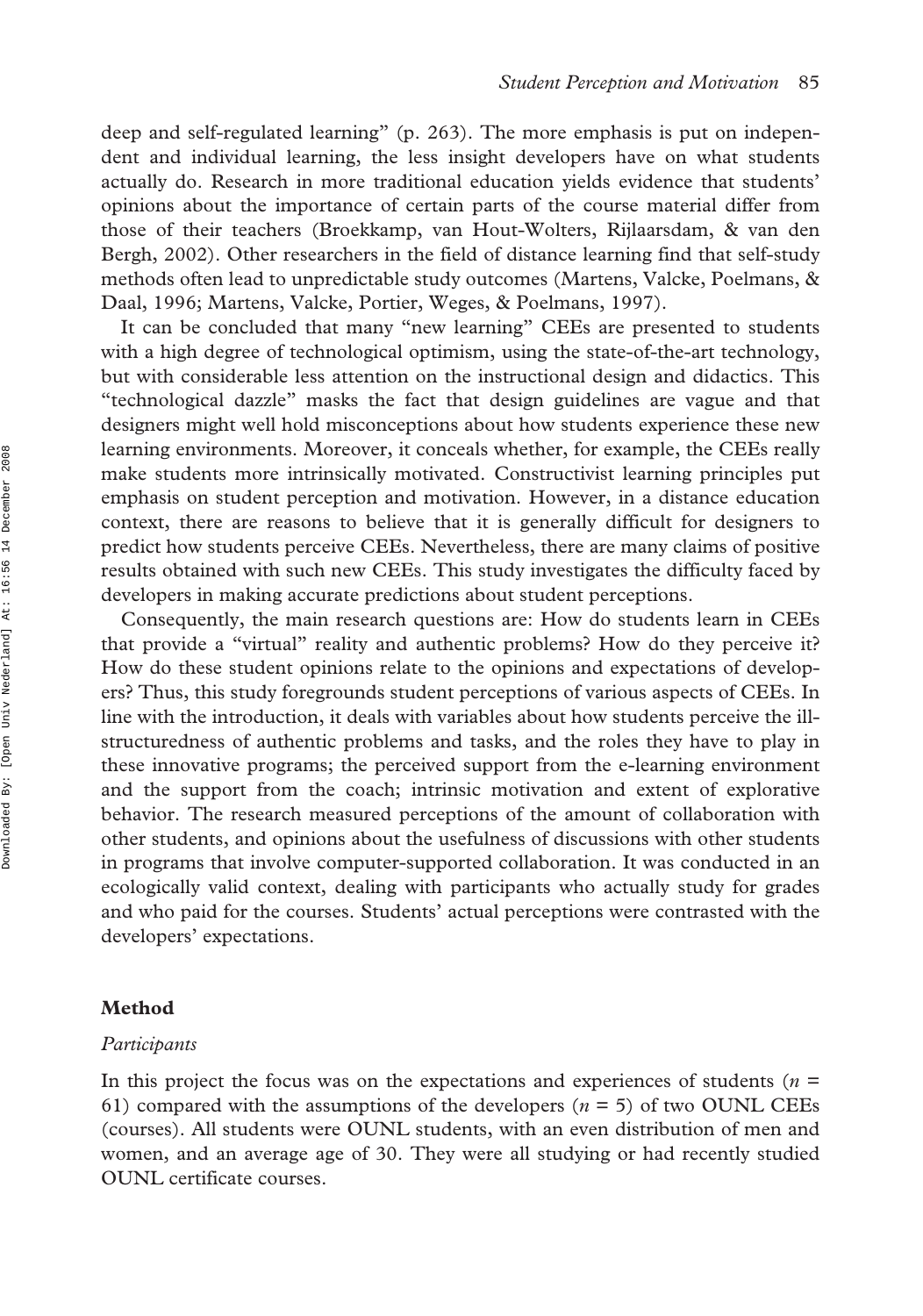#### *Materials*

The participants were studying or had recently finished studying the CEEs *Learning to plead* (*n* = 17) or *Act in a session of the court* (*n* = 48) (designed by Wöretshofer & Nadolski, 1998). The two CEEs have been developed as a substitute for a period of practical training, which is difficult to organize for distance students. Students had to work individually and/or together via the computer on "real cases" in roles such as a counselor or lawyer. Both CEEs are set up following constructivist design principles (for example, Dalgarno, 1998). The first CEE involves CSCL; the second does not. Both have an estimated study load of 4 weeks and both present authentic tasks in which students have to assume the role of a lawyer, for instance.

The students had to respond to closed questionnaire items on 11 scales, measuring various aspects of their perception of the CEEs, such as the extent to which the CEEs stimulate exploration. All items were rated on a five-point Likert scale. Table 2 presents the subjects and the reliability of the scales. There is one scale with a reliability below 0.65, meaning that the results from that scale have to be treated with caution. The items, translated from Dutch, are presented in the Appendix. The response rates were about 40%, which can be considered high for this type of research with participation on a voluntary basis.

#### *Procedure*

Students received questionnaires by post and were asked to return them anonymously in a prepaid envelope. The developers were interviewed and received the same printed questionnaire. They were not given access to the student scores.

#### *Method of Analysis*

The scores of the subjects were compared with standard scores, based on the developers' opinions. The standard score was determined via structured interviews with

| Dependent variables                                        | Items | Alpha |
|------------------------------------------------------------|-------|-------|
| Perceived authenticity of the e-learning environment       | 4     | 0.84  |
| Extent of confusion regarding the e-learning environment   | 4     | 0.72  |
| Experienced support in the e-learning environment          | 3     | 0.78  |
| Extent of explorative behavior of the learner              | 3     | 0.91  |
| Extent of collaboration with other learners                | 3     | 0.94  |
| Opinion about usefulness of discussion with other learners | 3     | 0.80  |
| Positive opinion about the use of role-play                | 3     | 0.60  |
| Positive opinion about the coach/facilitator               | 3     | 0.86  |
| The e-learning environment urges exploration               | 3     | 0.88  |
| The e-learning is innovative.                              | 3     | 0.68  |
| Intrinsic motivation                                       | 5     | 0.85  |

Table 2. Reliability of the scales on perception of the CEE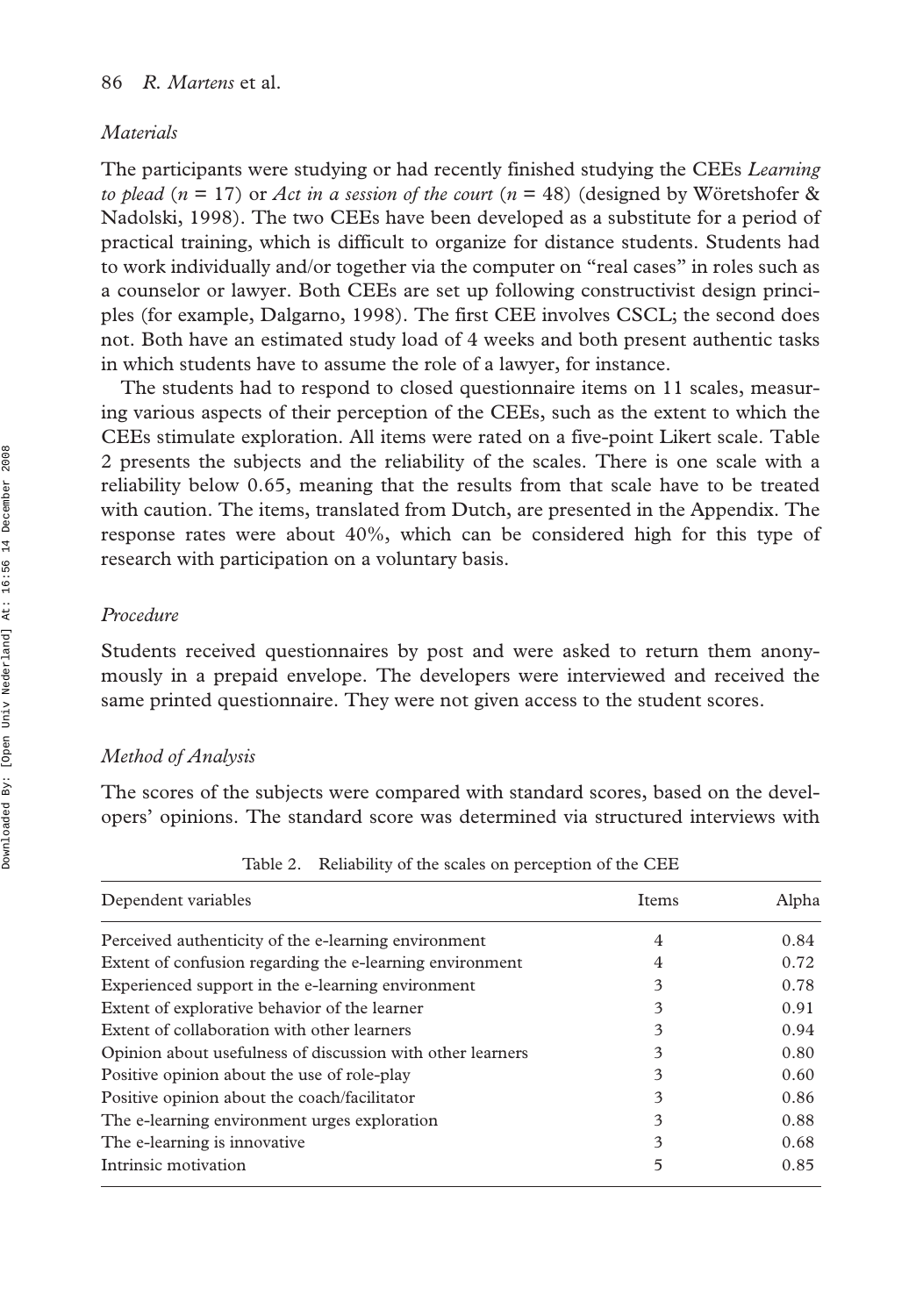the developers and by asking the developers to fill in the student questionnaires as if they were students; in other words, developers were asked to estimate the average student score for their specific CEE. Thus, a norm score was calculated per course, for comparison with student scores via one sample *t*-test. Factor analysis was used to test for the interdependence of the scales, in order to avoid multiple testing effects.

#### **Results**

Table 3 shows the results of the student and developer opinions on the two elearning environments. The table shows quite significant differences between the opinions of the students and those of the developers. The most notable findings are highlighted here. We compared the developers' scores with the students' scores. First, looking closely at the e-learning environment where students learn to plead, it is noticeable that the students' score on extent of explorative behavior is lower than that expected by the developers: it was expected that the authentic context of the CEE would stimulate explorative behavior. Students also had less positive opinions about the coach/facilitator. The students in the second CEE (where students act in a court session) scored especially low on perceived authenticity. It was surprising that students in both CEEs scored lower than the developers on their opinions about the use of the role-play. It was expected that working in the authentic role as lawyers would be stimulating for the students. On the other hand, for both CEEs, the score on extent of confusion was lower than expected, although the developers assumed that e-learning environments presented ill-structured problems.

Finally, we can also look at the students' scores apart from the comparison with the designers' scores. From these absolute scores it can be concluded that students are generally positive about the CEE.

Table 3 presents the results on the scales separately for comparison. Since our aim is to find all different possible sources of disagreement between developers' and students' opinions (decreasing the chance of a Type II error) a normal Bonferroni correction for multiple testing would be too conservative. To avoid unwanted multiple testing effects (Type I error) we analyzed the correlation matrix for all the subjects, followed by a factor analysis, which shows that individual variations are high enough; in most cases there is no overlap with other scales. But the intercorrelation of three scales ("Extent of explorative behavior of the learner," "The e-learning environment urges exploration," and "Intrinsic motivation") was higher than 70. The result on a principal components analysis on a common factor is 2.58 for the eigenvalue, 86% declared variance. To prevent a Type I error caused by multiple testing, a new comparison was conducted using this factor, interpreted as "show explorative behavior related to intrinsic motivation," after calculating the *z*-value. The new comparison shows no significant difference for *Learning to plead* with standard (developers') score (0.55) and student scores ( $M = 0.06$ ,  $SD = 0.78$ ). For *Act in a session of the court* there is indeed a significant difference (standard score = − 0.53, student score = −0.37 (*SD* = 1.1); *t* = 2.97; *p* < 0.05).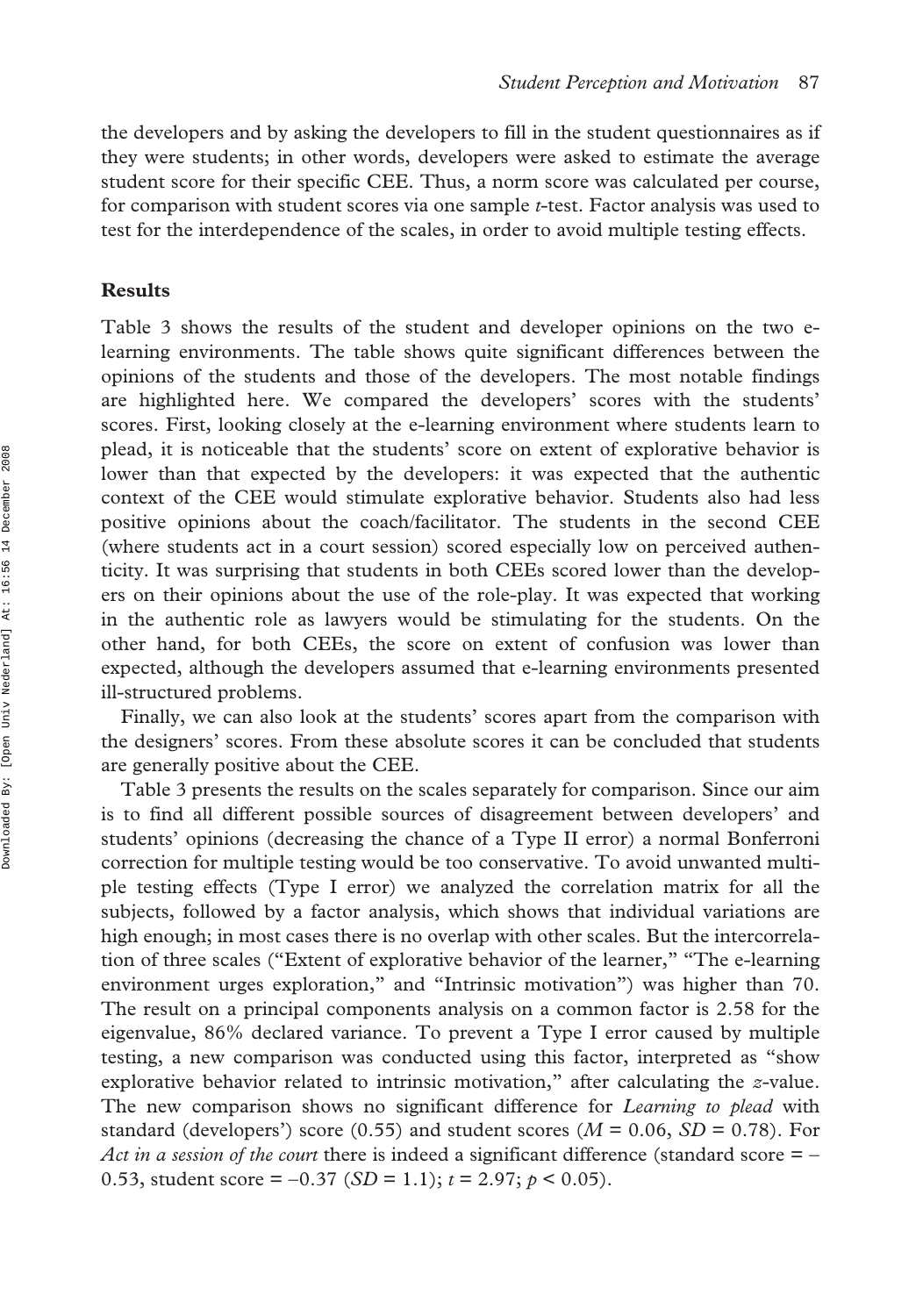|                                                            |                    | Table 3. Learners' opinions contrasted with developers' expectations |                    |                                             |
|------------------------------------------------------------|--------------------|----------------------------------------------------------------------|--------------------|---------------------------------------------|
|                                                            |                    | Learning to plead<br>$(n = 17)$                                      |                    | Act in a session of the court<br>$(n = 48)$ |
| <b>Scales</b>                                              | Developer<br>score | deviation of learners<br>Score and standard                          | Developer<br>score | deviation of learners<br>Score and standard |
| Perceived authenticity of the e-learning environment       | 4.25               | 4.19(0.57)                                                           | 4.75               | 3.99 (0.78) $(t = -6.5)$ **                 |
| Extent of confusion regarding the e-learning environment   | 2.86               | 1.83 (0.49) $(t = -8.6)$ **                                          | 4.25               | 2.01 (0.81) $(t = -17.6)$ **                |
| Experienced support in the e-learning environment          | 3.67               | 3.85 (0.82)                                                          | 1.33               | 3.3 (1.08) $(t = 11.8)$ **                  |
| Extent of explorative behavior of the learner              | 4.50               | 3.68 (9.9) $(t = -3.9)^*$                                            | 2.67               | 3.8 (1.21) $(t = 6.0)$ **                   |
| Extent of collaboration with other learners                | 2.67               | 3.67 (1.08) $(t = 3.8)^*$                                            |                    |                                             |
| Opinion about usefulness of discussion with other learners | 3.67               | 4.25 (0.70) $(t = 3.5)^*$                                            |                    |                                             |
| Positive opinion about the use of role-play                | 4.67               | 4.1 (0.79) $(t = -3.0)^*$                                            | 4.5                | 3.45 (0.70) $(t = -9.9)^{**}$               |
| Positive opinion about the coach/facilitator               | 4.33               | 3.58 (0.75) $(t = -4.08)^*$                                          | 1.67               | 3.15 (1.05) $(t = 9.3)$ **                  |
| The e-learning environment urges exploration               | 4.33               | 3.9(0.90)                                                            | 4.00               | 3.7 (1.08)                                  |
| The e-learning is innovative                               | 4.33               | 4.16 (0.76)                                                          | 4.33               | 4.27(7.4)                                   |
| Motivation                                                 | 4.20               | 3.94 (0.57)                                                          | 3.20               | 3.84 (0.99) $(t = 4.3)$ **                  |
|                                                            |                    |                                                                      |                    |                                             |

Table 3. Learners' opinions contrasted with developers' expectations

88 *R. Martens* et al.

Note. Five-point Likert scale, 1–5.<br>\* $p < 0.05$ , two-tailed; \*\* $p < 0.001$ , two-tailed.  $*_{p}$  < 0.05, two-tailed;  $*_{p}$  < 0.001, two-tailed. *Note*. Five-point Likert scale, 1–5.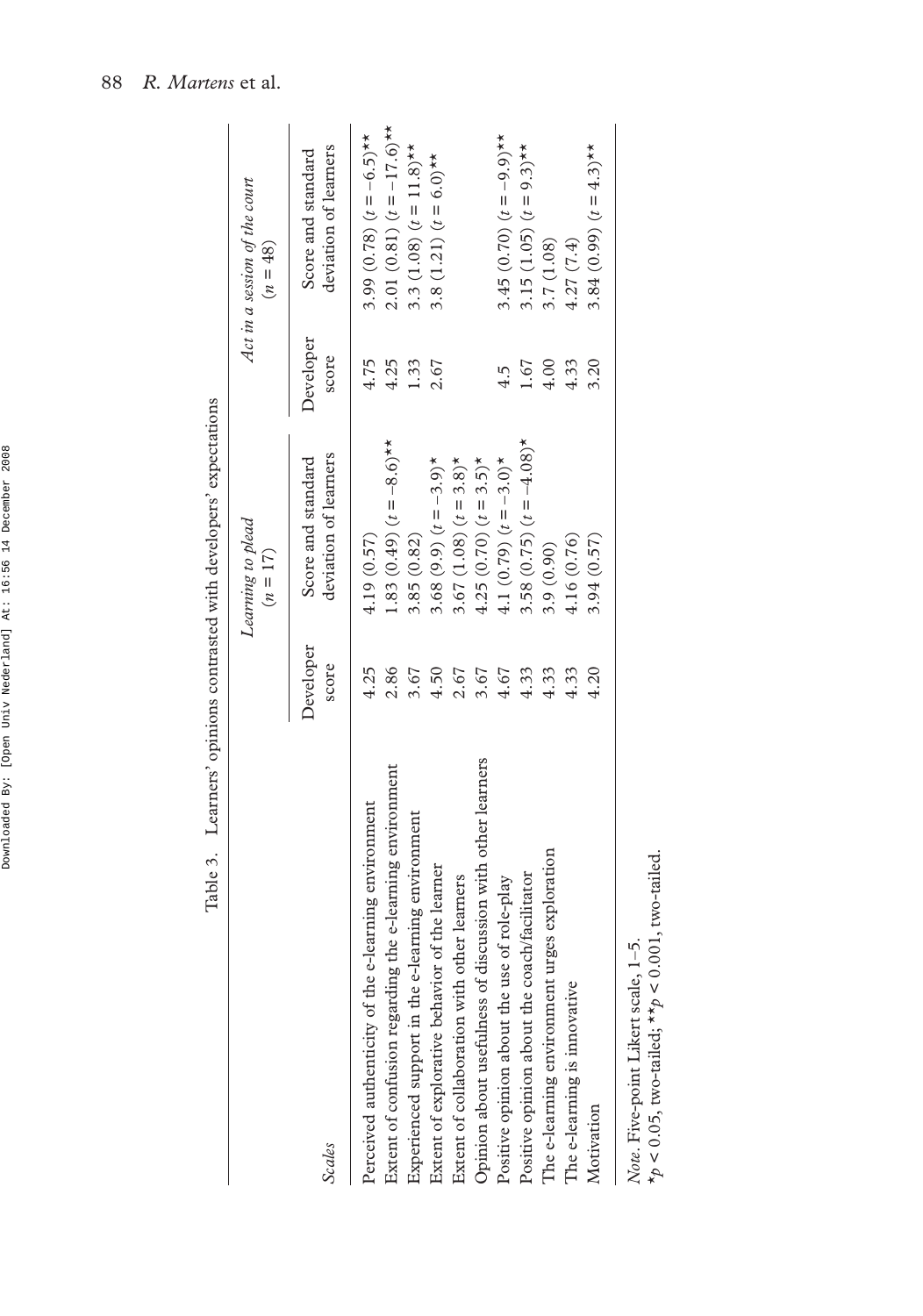#### **Discussion and Conclusions**

The central issue in this study was whether the high hopes and expectations (Simons et al., 2000), although often implicit or not well founded (Stoof et al., 2002), of CEEs, are in line with the student perceptions of these environments. Based on earlier research, it is assumed that students do not behave as expected by developers in (individual) learning environments (Broekkamp et al., 2002; Martens et al., 1996; Naidu & Bernard, 1992; Vermetten et al., 2002). The development process of authentic CEEs is often focused on its technical possibilities and state-of-the-art delivery and less on its systematic design and evaluation (Dillenbourg et al., 2001; van Merriënboer & Martens, 2002). Although some research is available on the impact of new learning environments on student perception (for example, Howland & Moore, 2002) and student motivation (for example, Song & Keller, 2001), there is a need for empirical evidence.

The research reported in this article was carried out in the context of the OUNL, a university for distance learning. Two CEEs had been developed as a substitute for practical training. Students in these environments had to work individually and/or together via the computer on "real cases" in roles such as a counselor or lawyer. The expectations of the developers were compared with the experiences of the students. These expectations often did not match the reality. Developers had tried to develop tasks following constructivist design principles (for example, Dalgarno, 1998): ill-structured tasks designed to stimulate students to become intrinsically motivated to resolve the "confusion" and hence construct the required knowledge and skills. But the students did not think that the CEEs were particularly confusing. Moreover, the score on perceived authenticity was lower than expected. This illustrates how difficult it is for developers to estimate student perception of such crucial concepts, and that guidelines for doing so appear to be too vague.

The students did not appreciate role-playing as much as the developers had expected.

Before drawing final conclusions, some critical remarks about the study reported here have to be made. First, the scale "positive opinion about the use of role-play" had a reliability of only 0.60, which is considered moderate, so conclusions related to this scale have to be treated with caution. Second, this study relied on selfreported perceptions only. A follow-up step would be to further explore actual student behavior in e-learning programs, related to key variables such as intrinsic motivation. Howland and Moore (2002), for instance, found a relationship between positive student attitudes towards their online course and their behavior as constructivist learners. Third, the participants in this study did not include those students who dropped out prior to this research. Those early dropouts might have been relatively more negative in their perception of the two e-learning programs we investigated.

Nevertheless, based on the findings of this study, it can be concluded that positive expectations about CEEs do not always match the actual perceptions of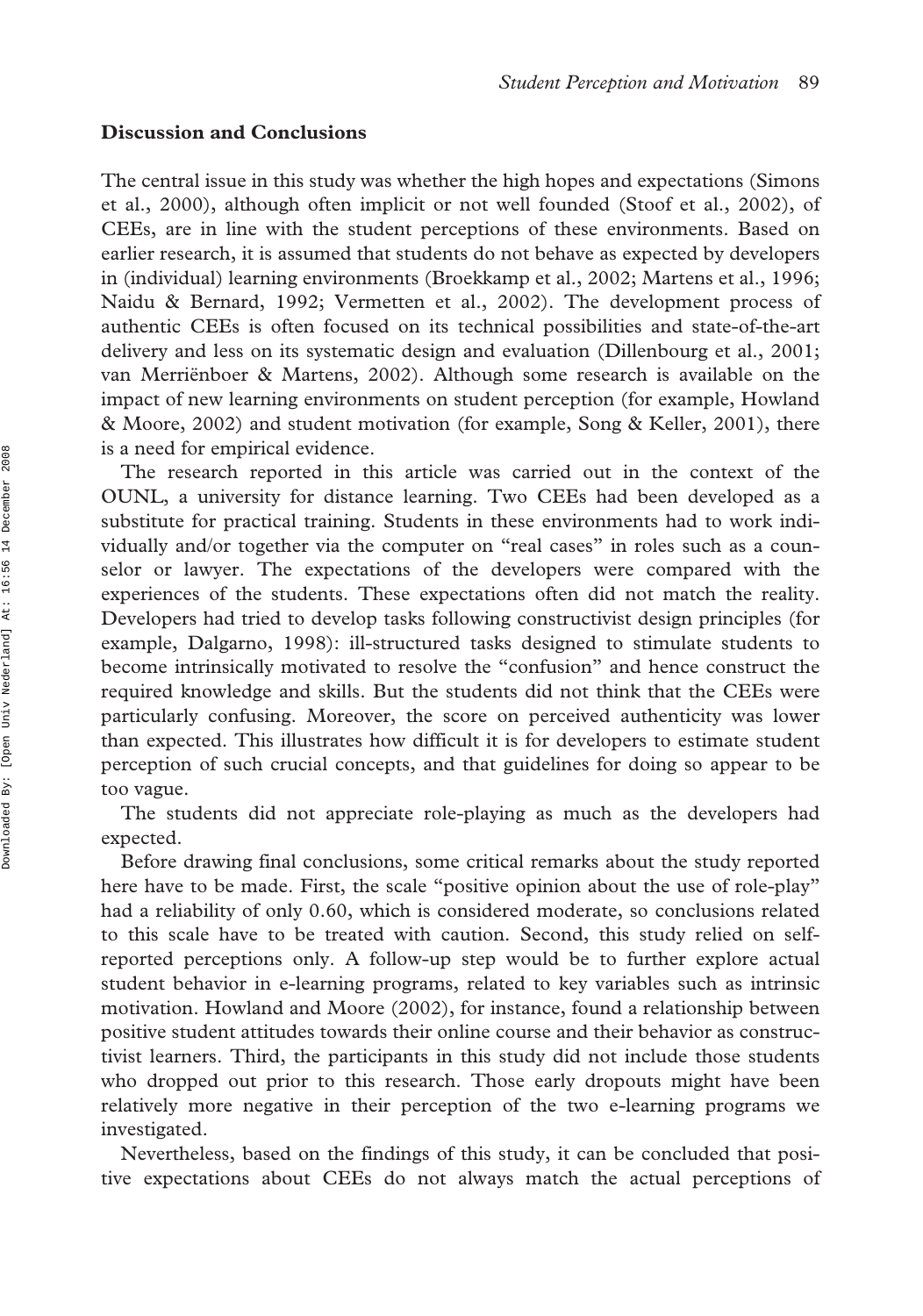students. However, this is no reason to replace CEEs with traditional training methods with less attention for students' motivation and realistic competencies. That said, overall appreciation of students for authentic e-learning was found to be high. This study points to the limited understanding we have of how complex key variables of CEEs influence student behavior, and which are crucial for the implementation of authentic e-learning. Especially crucial in this regard is the variable "motivation." Although the definition of this concept is not unequivocal, recent research in evolutionary educational psychology seems to offer a good starting point (Bjorklund, 1997; Bjorklund & Pellegrini, 2002; Heckhausen, 2000), as it offers a way to predict student motivation (Ryan & Deci, 2000) or under what circumstances mechanisms such as specialization in a group allow room for feelings of competence, relatedness, and autonomy. These three factors are considered crucial for the development of intrinsic motivation, according to Ryan and Deci's influential Self Determination Theory (SDT). The distinction between intrinsic and extrinsic motivation in SDT is compelling, for intrinsic motivation may be of prime importance in authentic e-learning (as it leads to exploration, curiosity, and collaboration). Although not the direct aim of this study, it was found that the amount of intrinsic motivation reported by students and the amount of selfreported explorative behavior were highly correlated. This again illustrates the importance of the concept of intrinsic motivation in new learning environments based on constructivist principles. More research on these motivational processes in CEEs is necessary.

The main focus of this study was on students' perspectives, but there are many intervening variables involved, such as the role of the coach. Moreover, in this study individual differences between students were not taken into account. What works for one student may not work for another student. Although CEEs in distance education are often developed as "one size fits all," it is interesting to look for interaction effects of student characteristics, study outcomes, and appreciation of CEEs. In addition, the research presented in this article can be extended to other subject domains. All in all, a lot more research is needed to optimize implementations of competency based e-learning and authentic tasks in CEEs.

#### **Notes on Contributors**

- Rob Martens is a full professor. He works at the Center for the Study of Education and Instruction at Leiden University in the Netherlands, and at the Educational Technology Expertise Center of the Open University of the Netherlands.
- Theo Bastiaens is a full professor. He works at the Institut für Bildungswissenschaft und Medienforschung, at the Open University of Germany (FernUniversität Hagen) and at the Educational Technology Expertise Center of the Open University of the Netherlands.
- Paul A. Kirschner is a full professor. He works at the Research Center Learning in Interaction at Utrecht University in the Netherlands, and at the Educational Technology Expertise Center of the Open University of the Netherlands.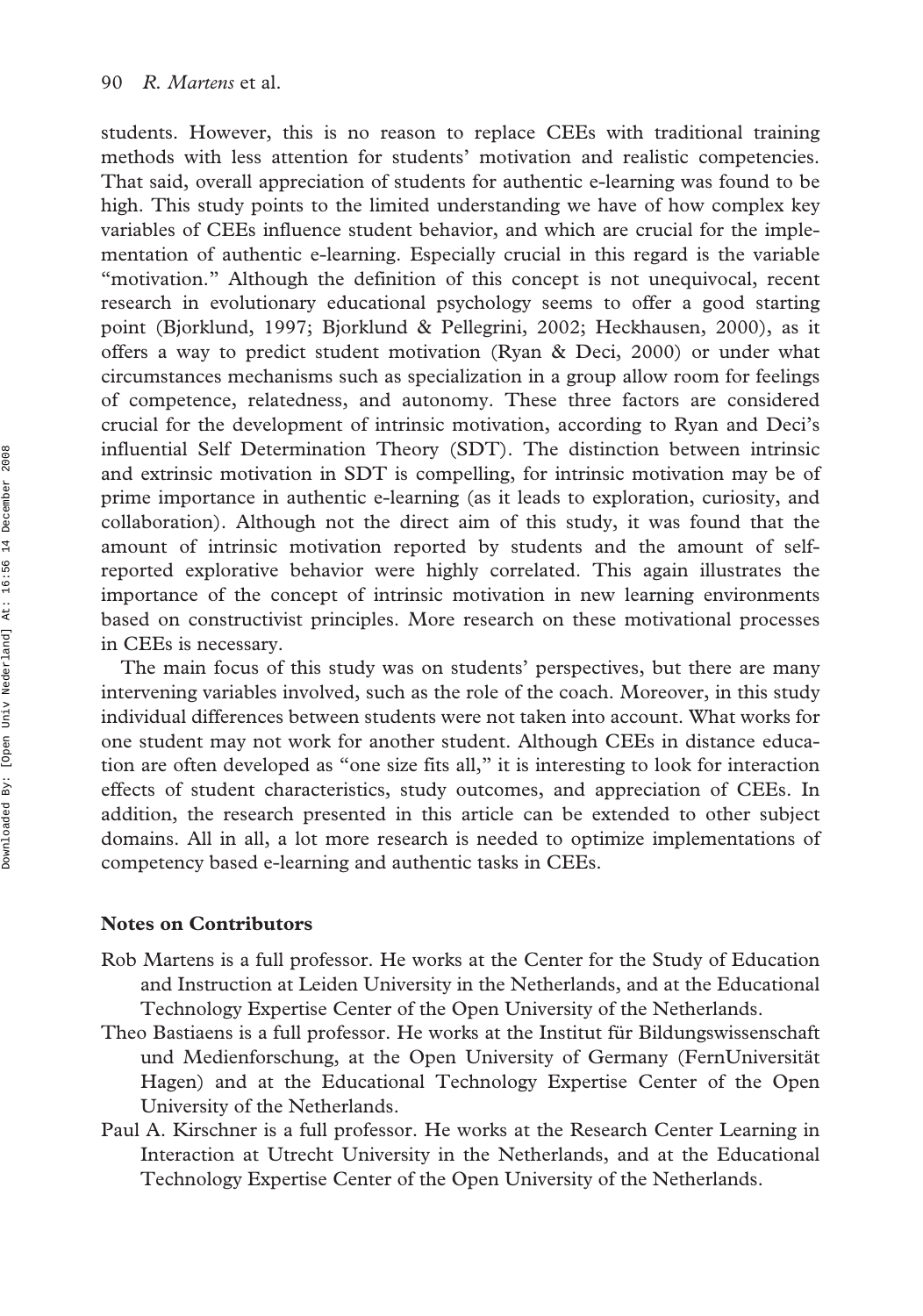#### **References**

- Bastiaens, Th., & Martens, R. (2000). Conditions for web-based learning with real events. In B. Abbey (Ed.), *Instructional and cognitive impacts of web-based education.* Hershey, PA: The Idea Group.
- Bitter, M., Sloep, P., & Jansen, D. (2003). Learning to change: The Virtual Business Learning approach to professional workplace learning. *Educational Technology and Society, 6,* 18–25.
- Bjorklund, D. F. (1997). The role of immaturity in human development. *Psychological Bulletin, 122,* 153–169.
- Bjorklund, D. F., & Pellegrini, A. D. (2002). *The origins of human nature: Evolutionary developmental psychology.* Washington, DC: American Psychological Association.
- Boekaerts, M., & Minnaert, A. (in press). Assessment of students' feelings of autonomy, competence, and social relatedness: A new approach to measuring the quality of the learning process through self-assessment. In M. S. R. Segers, F. J. R. C. Dochy, & E. C. Cascallar (Eds.), *Optimizing new methods of assessment: In search of quality and standards.* Dordrecht, the Netherlands: Kluwer Academic.
- Broekkamp, H., van Hout-Wolters, B., Rijlaarsdam, G., & van den Bergh, H. (2002). Importance in instructional text: Teachers' and students' perceptions of task demands. *Journal of Educational Psychology, 94,* 260–272.
- Brush, T. A. (1998). Embedding cooperative learning into the design of integrated learning systems: Rationale and guidelines. *Educational Technology Research and Development, 46,* 5–18.
- Dalgarno, B. (1998). Choosing learner activities for specific learning outcomes: A tool for constructivist computer assisted learning design. In C. McBeath & R. Atkinson (Eds.), *Planning for progress, partnership and profit: Proceedings EdTech'98.* Perth: Australian Society for Educational Technology.
- Dillenbourg, P., Eurlings, A., & Hakkarainen, K. (2001). *European perspectives on computer supported learning.* Maastricht, the Netherlands: Universiteit Maastricht.
- Driscoll, M. P., Moallem, M., Dick, W., & Kirby, J. E. (1994). How does the textbook contribute to learning in a middle school science class? *Contemporary Educational Psychology, 19,* 79–100.
- EARLI. (2001). *9th European Conference for Research on Learning and Instruction: Abstracts.* Fribourg, Switzerland: University of Fribourg.
- Gagné, R., Briggs, L., & Wager, W. (1992). *Principles of instructional design* (4th ed.). Fort Worth, TX: HBJ College Publishers.
- Gros, B. (2001). Instructional design for computer-supported collaborative learning in primary and secondary education. *Computers in Human Behavior, 17,* 439–451.
- Heckhausen, J. (2000). Evolutionary perspectives on human motivation. *American Behavioral Scientist, 43,* 1015–1029.
- Herrington, J., & Oliver, R. (2000). An instructional design framework for authentic learning environments. *Educational Technology Research and Development, 48,* 23–48.
- Howland, J. J., & Moore, J. L. (2002). Student perceptions as distance learners in Internet-based courses. *Distance Education, 23,* 183–197.
- Kaatinen, S., & Kumpulainen, K. (2002). Collaborative inquiry and the construction of explanations in the learning of science. *Learning and Instruction, 12,* 189–212.
- Kessels, J. (1999). A relational approach to curriculum design. In J. van den Akker, R. Branch, K. Gustafson, N. Nieveen, & Tj. Plomp (Eds.), *Design approaches and tools in education and training* (pp. 59–71). Dordrecht, the Netherlands: Kluwer Academic.
- Martens, R., Jochems, W., & Kirschner, P. (Eds.). (2002). *De didactiek van e-learning* [The didactics of e-learning]. Verzameling papers gepresenteerd tijdens symposium op de Onderwijs Research Dagen in Antwerpen, 2002. Heerlen: Open Universiteit Nederland.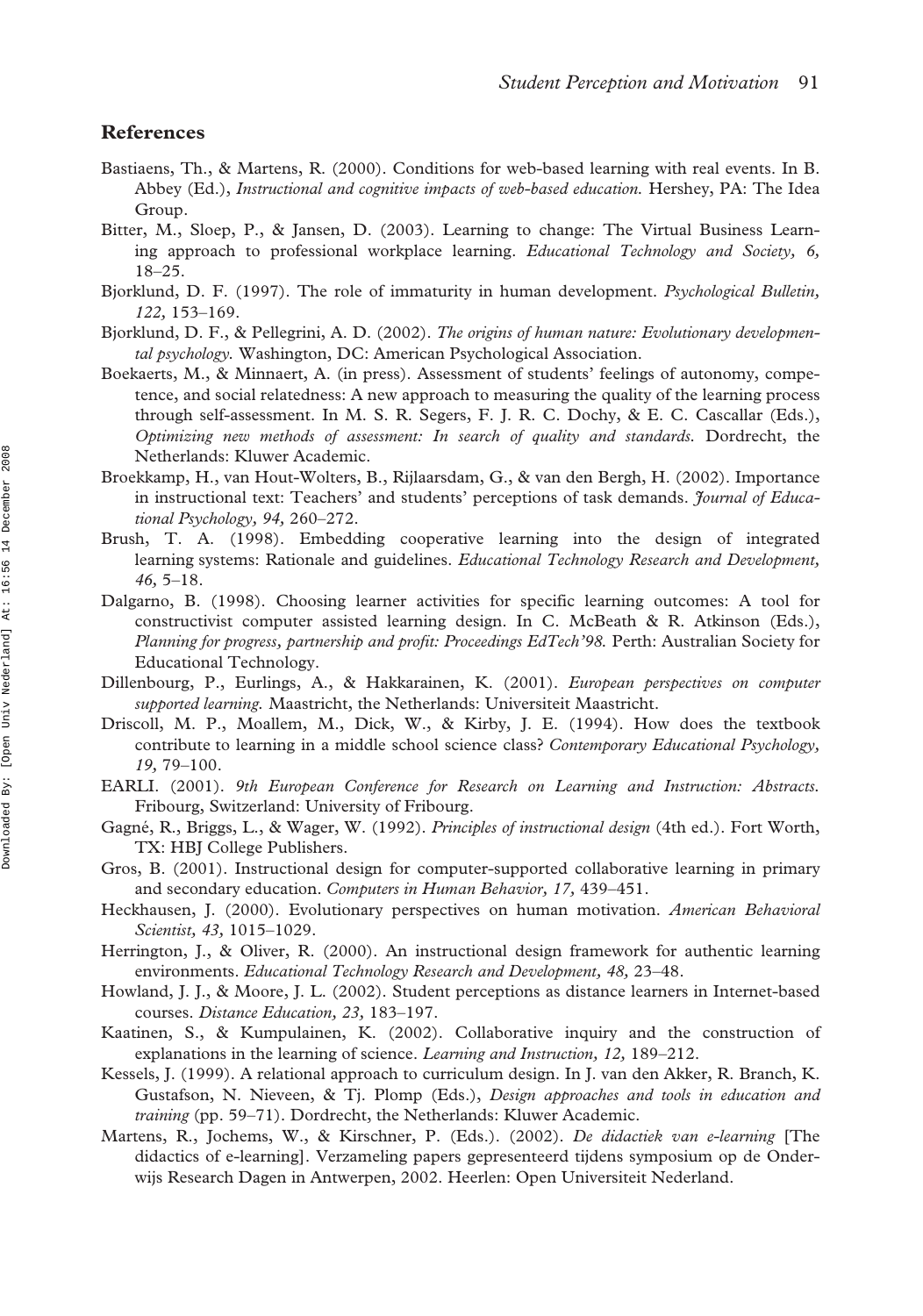- Martens, R., Valcke, M., Poelmans, P., & Daal, M. (1996). Functions, use and effects of embedded support devices in printed distance learning materials. *Learning and Instruction, 6,* 77–93.
- Martens, R., Valcke, M., Portier, S., Weges, H., & Poelmans, P. (1997). Research with interactive learning environments in three content domains: Descriptive statistics, continuous mathematics and substantive criminal law. *Distance Education: An International Journal, 18,* 44–58.
- Martens, R. L. (1998). *The use and effects of embedded support devices in independent learning.* Ph.D. thesis, Uitgeverij Lemma BV, Utrecht, the Netherlands.
- Naidu, S., & Bernard, J. (1992). Enhancing academic performance in distance education with concept mapping and inserted questions. *Distance Education: An International Journal, 13,* 218–233.
- Pierce, J. W., & Jones, B. F. (1998). Problem based learning: Learning and teaching in the context of problems. In *Contextual teaching and learning: Preparing teachers to enhance student success in and beyond school* (pp. 75–106). Columbus, OH: ERIC Clearinghouse.
- Reiser, R. (2001). A history of instructional design and technology. Part 2: A history of instructional design. *Educational Technology Research and Development, 49,* 57–67.
- Ryan, R. M., & Deci, E. L. (2000). Self-determination theory and the facilitation of intrinsic motivation, social development, and well being. *American Psychologist, 55,* 68–78.
- Simons, R.-J., van der Linden, J., & Duffy, T. (2000). *New learning.* Dordrecht, the Netherlands: Kluwer Academic.
- Sluijsmans, D. (2002). *Student involvement in assessment. The training of peer assessment skills.* Ph.D. thesis, Open Universiteit Nederland, Heerlen, the Netherlands.
- Song, S. H., & Keller, J. M. (2001). Effectiveness of motivationally adaptive computer-assisted instruction on the dynamic of motivation. *Educational Technology Research and Development, 49,* 5–22.
- Stoof, A., Martens, R., van Merriënboer, J., & Bastiaens, Th. (2002). The boundary approach of competence: A constructivist aid for understanding and using the concept of competence. *Human Resource Development Review, 1,* 345–365.
- van Merriënboer, J. J. G., & Martens, R. (2002). Computer-based tools for instructional design. *Educational Technology, Research and Development, 50,* 5–9.
- Veerman, A. L. (2000). *Computer-supported collaborative learning through argumentation* [Ph.D. thesis]. Enschede, the Netherlands: Print Partners Ipskamp.
- Vermetten, Y., Vermunt, J., & Lodewijks, H. (2002). Powerful learning environments? How university students differ in their response to instructional measures. *Learning and Instruction, 12,* 263–285.
- Wolters, C. A. (1998). Self-regulated learning and college students' regulation of motivation. *Journal of Educational Psychology, 90,* 224–235.
- Wöretshofer, J., & Nadolski, R. (1998). Arrondissement Zomerweelde—een elektronische oefenrechtbank [*Arrondissment Zomerweelde*, an electronic training court]. *Recht & Elektronische Media, 3,* 20–21.